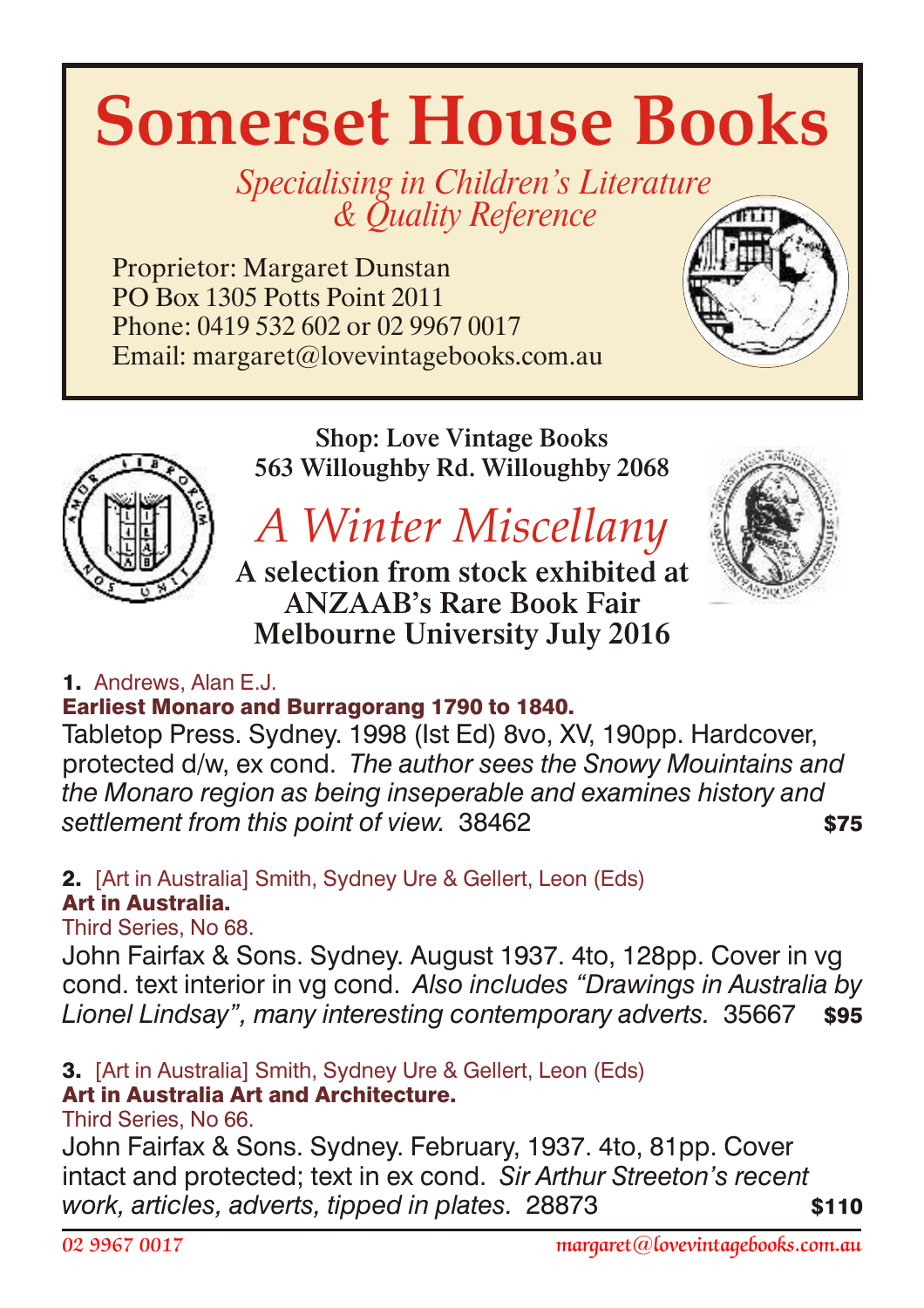#### 4. [Art in Australia] Smith, Sydney Ure & Gellert, Leon (Eds) Art in Australia. Melbourne Number.

Third Series, No 53.

Art in Australia Ltd. Sydney. December 1933. 4to, 60pp. Cover in vg cond and protected by clear mylar; text interior in vg cond. *Includes "The Works of Louis McCubbin, James Fleet...." and many interesting*  **contemporary adverts.** 38583 **\$95** 

## 5. Austen, Jane.

## Sanditon Fragment of a Novel.

OUP. Oxford. 1925 (2nd Impression) Cr8vo, 170pp of text + notes. Hardcover, paper covered boards, cloth spine with paper spine label; edges untrimmed but text in vg cond. *This fragment of a novel was written by Jane Austen in the first three months of the year in which she died, January-March 1817. This edition has been printed from the manuscript. The preface provides background information to this manuscript.* 37331 \$75



#### 6. Backhouse, Gary & Jeanes, Jeffrey. The Orchids of Victoria.

MUP. Melbourne. 1995 (Ist Edition) 8vo, 373pp. Hardcover, d/w, fine cond. *Pictorial identification guide to over 270 species, with detailed* description and distribution map. 37979 **\$75** 

## 7. Basedow, Herbert.

## **The Australian Aboriginal.**

F W Preece and Sons. Adelaide. 1925 (Ist Edition) 8vo, XXXI, 405+ index. Rebound in black morocco, raised bands, gilt spine title, original pubilsher's green cloth has minor marks, new blank preliminaries and eps in grey stock paper; previous owner's bookplate tipped to front pastedown some flecking throughout but o/w interior is in sound cond. *A first hand account based on 20 years experiences by the sometime Chief Medical Inspector and Chief Protector of aboriginal people in the Northern territory. Numerous b/w photographic plates and col frontis from a drawing by the author. The bookplate was designed by Wynne W Davies.* 37703 \$225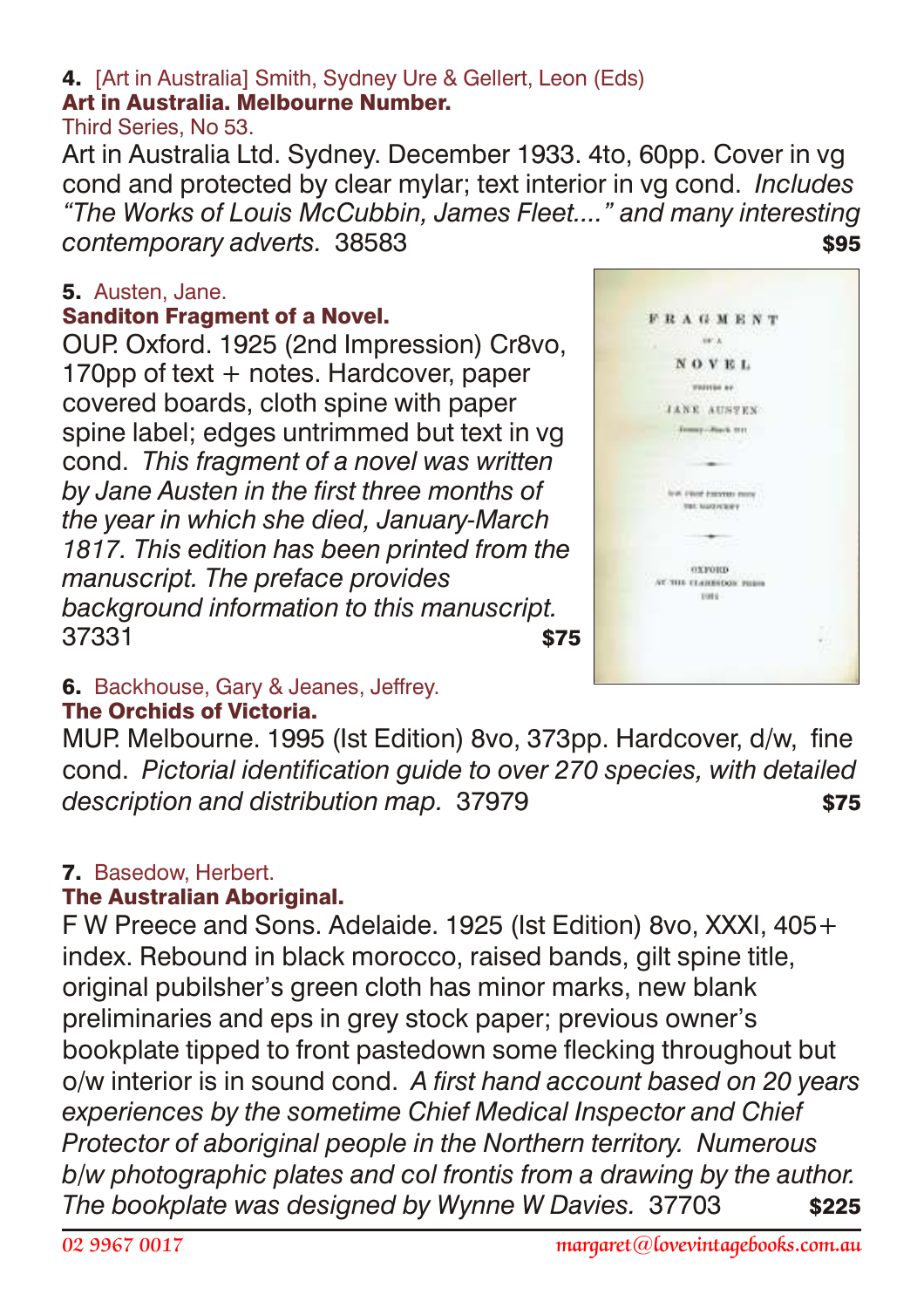

## 9. Beaton, Cecil. Japanese.

Weidenfeld & Nicolson. London. 1959 (Ist Edition) 4to, 133pp. Hardcover, cloth backed pink boards, spine title lettered in gilt, d/w slightly soiled and price-clipped; very slight foxing to prelims o/w text in vg cond. *Half tone photographs provide an insider's look at life in Japan.* 37217 \$255

## 8. Bean, C.E.W (Editor) The Anzac Book.

Cassell. London. 1916. 4to, VII, 170pp. In or cl, pictorial label, top edge has two small bumps, text in vg cond. *A compilation of contributions literary, factual and humerous collected at Gallipoli during the campaign. Sir W.R. Birdwood explains the origin of the term "Anzac". Folded map, col and b/w plates.* 38053 **\$175** 



## 10. Bennett, Arnold.

## **The Clayhanger Family.**

Methuen & Co. London. 1926 (2nd Edition) 8vo, 1302pp. Hardcover, neat d/w now protcted by clear mylar, very slight browning in text and previous owner's name cut from title page o/w text in vg cond. **Contains three books about the Clayhanger family.** 38511 \$45

## 11. Berndt, Ronald M & Berndt, Catherine H (with John E Stanton) Aboriginal Australian Art A Visual Perspective.

Metheun. Sydney. 1982 (Ist Edition) 4to, VI, 167pp. In protected d/w, spine of d/w a little faded, some rubbing to lower edges of boards, text in ex cond. *An authorative examination of Aboriginal art in its traditional setting and its contribution to the cultural heritage of Australia.* 38248 \$95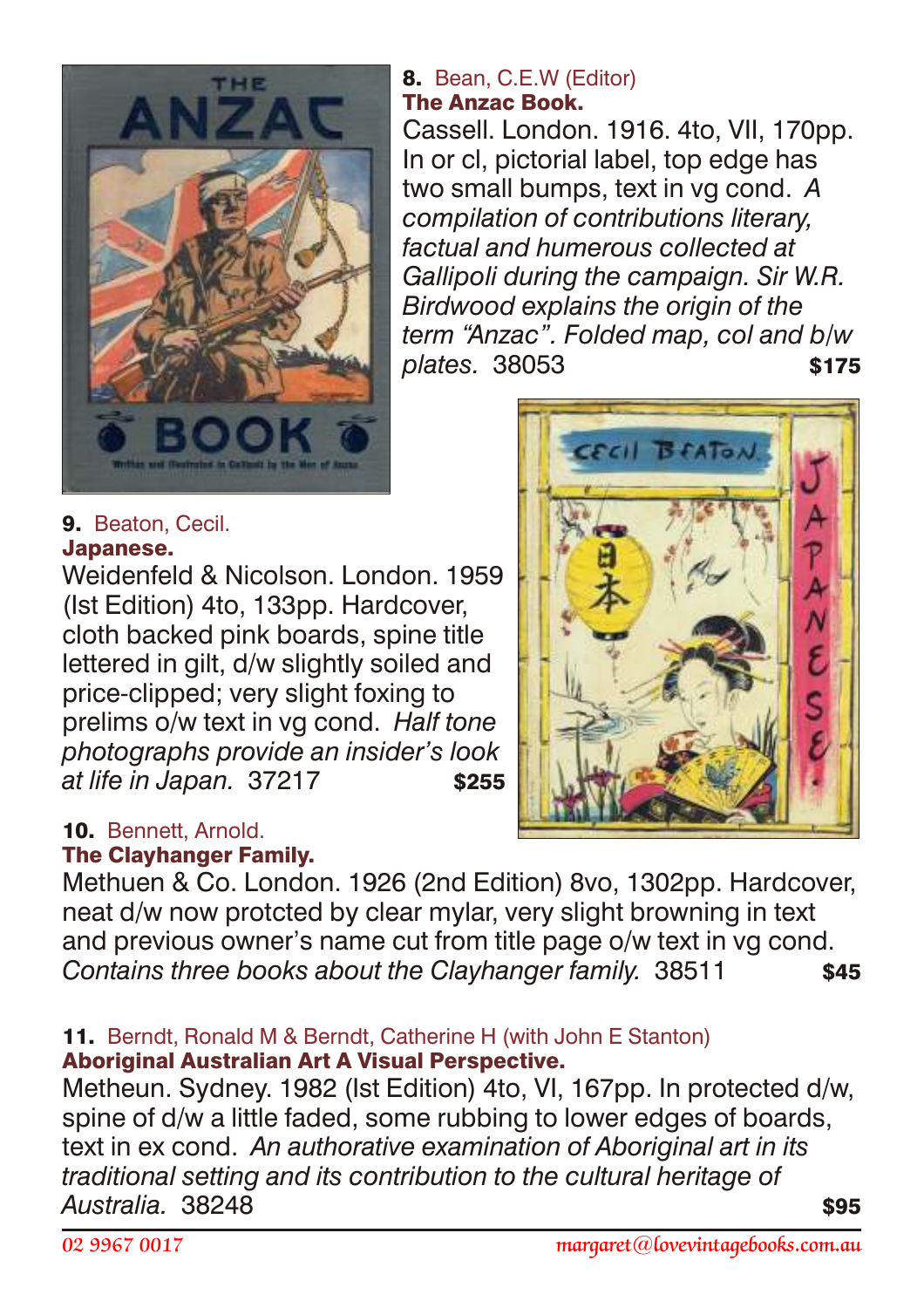#### 12. Birrell, James. Walter Burley Griffin.

University of Queensland Press. Brisbane. 1964. Sm 4to, XII, 187pp. Hardcover, neat d/w now protected by clear mylar; text in vg cond. *Examines the significance and contribution of this American born architect in Australia and elsewhere, signed by the author.* 38018

\$85



#### 13. Bonwick, James. Early Days of Melbourne.

Jas A Blundell & Co. Melbourne. 1857. 32mo, 40pp. Original limp blue cloth cover, with the original printed paper titled label on front, some very slight soiling and flecking but interior in vg cond overall. *B/w engraved frontis entitled "First Encounter With The Natives of Port Phillip" which shows a settler firing his weapon at an Aboriginal man. It is interesting to note that this booklet was intended as a reference for parents and teachers in the instruction of children and families. Muir 2 [1:769]* 37638 \$835

#### 14. Brigg, Stan and Les. The 36th Australian Infantry Battalion 1939-1945.

The 36th Battalion (St George's English Rifle Regt) Assoc. Sydney. 1967 (Ist Edition) 8vo, XIII, 210pp. Hardcover, original green cloth with protected d/w, ex cond. *Details the part played by the battalion known as "Ike's Marines" in New Guinea and New Britain in WWII against the Japanese, maps, photographs, honour roll.* 37890 \$145

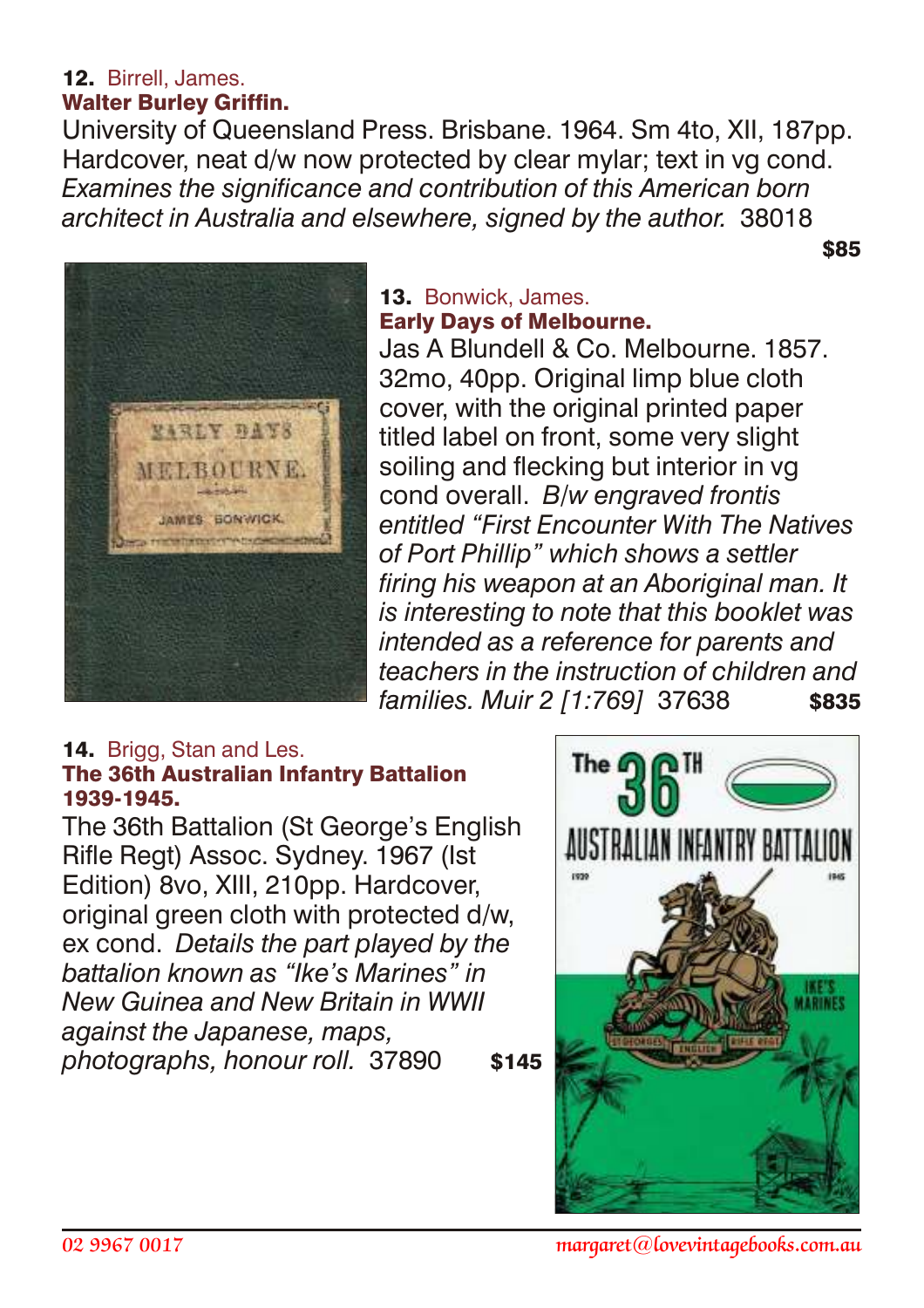## 15. Chen Chih-Mai.

Chinese Calligraphers and Their Art. MUP. Melbourne. 1966 (Ist Edition) 4to, 276pp. Hardcover, d/w in vg cond; text in ex cond. *A detailed work focusing on traditional Chinese calligraphy and its possible western applications. 80 selected Chinese masterpieces are reproduced and explained.* 38230

\$145

#### 16. Christie, Agatha. 4.50 From Paddington.

The Crime Club by Collins. London. 1957 (Ist Edition) In neat d/w, now

protected by clear archival covering; text in ex cond. *A Miss Marple* **mystery.** 38241 **\$45** 

## 17. [Coxe, Peter]

#### The Expose or Naploeone Buonaparte Unmasked in a Condensed Statement of His Career and Atrocities Accompanied With Notes.

Printed for W Millier by James Moyes, Shoe Lane. London. 1809. 24mo, 240pp. In worn marbled boards, 19thC rebinding in black library cloth; spine label title in red morrocco; hinge detaching; some pencil annotations on eps o/w text in vg cond for age. *Sir Richard Burton's bookplate on front pastedown and what is probably his signature on ffep.* 37715 **\$545** 

## 18. Darley, Major T.H.

## With the Ninth Light Horse in the Great War.

The Hassell Press. Adelaide. 1924 (Ist Edition) 8vo, XXXVI, 206pp. Hardcover, cloth, spine a liitle sunned, black lettering as titles on spine and front cover; some browning to eps but o/w text in vg cond. *Foreword, by Lieut-General Sir Harry Chauvel; Role of Honour; b/w illus, appendices.* 37674 **\$545** 

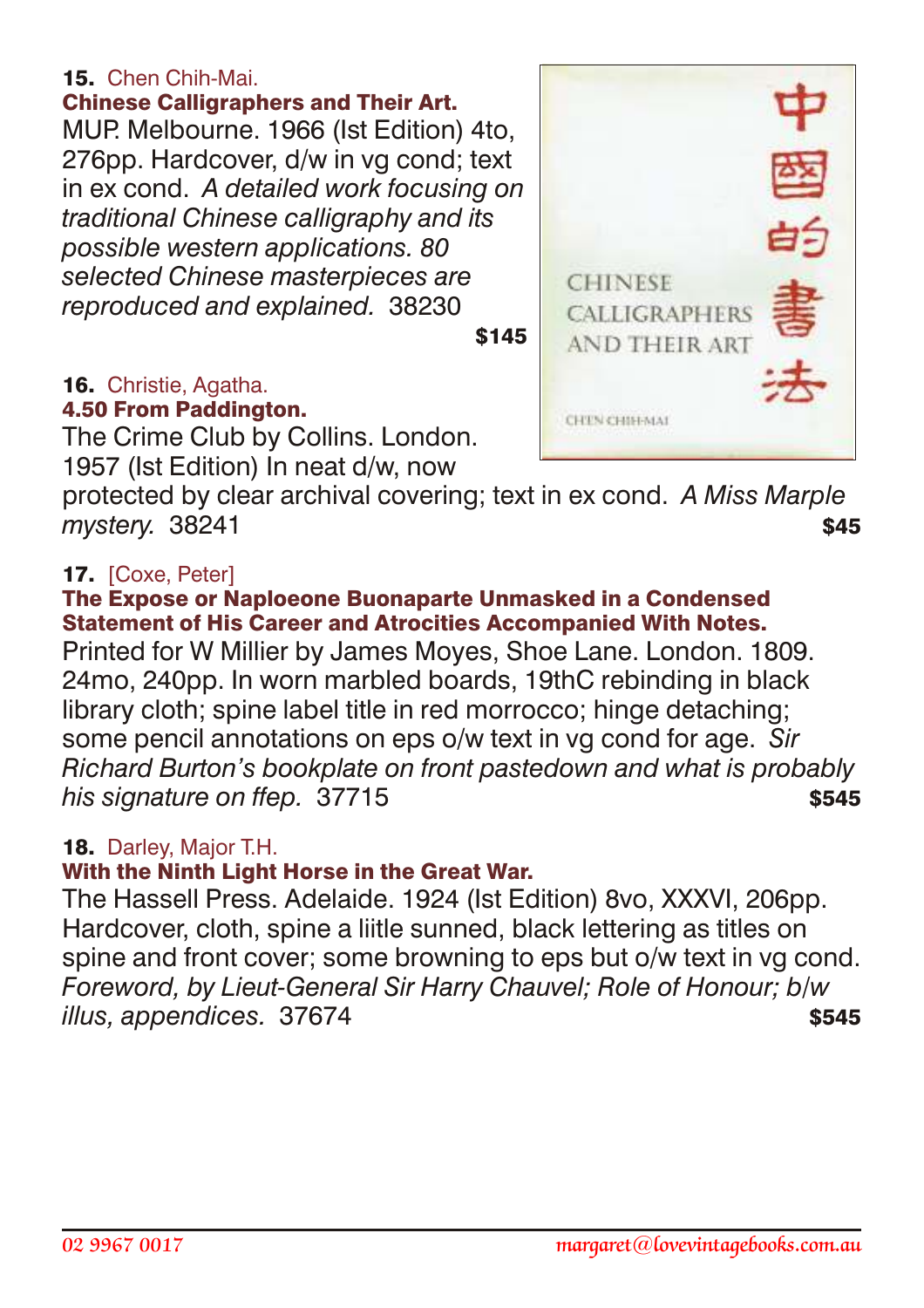#### 19. de Bosschere, Jean. The City Curious. Illustrated by the author.

William Heinemann. London. 1920. Sm 4to. In pict cloth, dec with chequerboard edging; inscription and previous owner's name on half title o/w text in vg cond. *Translated by F Tennyson Jesse. Children's fantasy literature, col frontis and 7 other col plates, plus* numerous b/w drawings. 30337 **\$250** 

## 20. Diehl, Edith.

#### Bookbinding Its Background and Technique (2 Volumes)

Kennikat Press Inc. Port Washington. 1965. 8vo. Hardcover, cloth, both volumes in ex cond. *A detailed reference for the professional bookbinder.* 36614

#### $$75$

## 21. [Disney]

## Mickey Mouse in King Arthur's Court.

Dean and Son Ltd. London. ND. 4to, 49pp. Hardcover, col pictorial bds, rubbed on extremeties but still very presentable; neat gift inscription on verso of ffep; o/w interior in very good cond. *An early Disney item; b/w illus*



throughout; 4 double page pop-ups, col pict eps. 38131 \$335

## 22. Dugdale, Sir William.

#### The Antient Usuage in Bearing of Such Ensigns of Honour As Are Commonly Call'd Arms With A Catalogue of the Present Nobilty of England.

Moses Pitt. London. 1682. 24mo, 210pp. Late 19thC rebinding in half calf with raised bands, very small slit in lower front hinge, new eps, considering the age of this book the interior is in excellent cond. *The title page notes tht this was printed at the Theater at the Angel in St oaul's Churchyard; there are 13 wood engravings of arms, a folding table listing the kights of the Garter and "Advertisment to the Reader"* 37576 **\$685**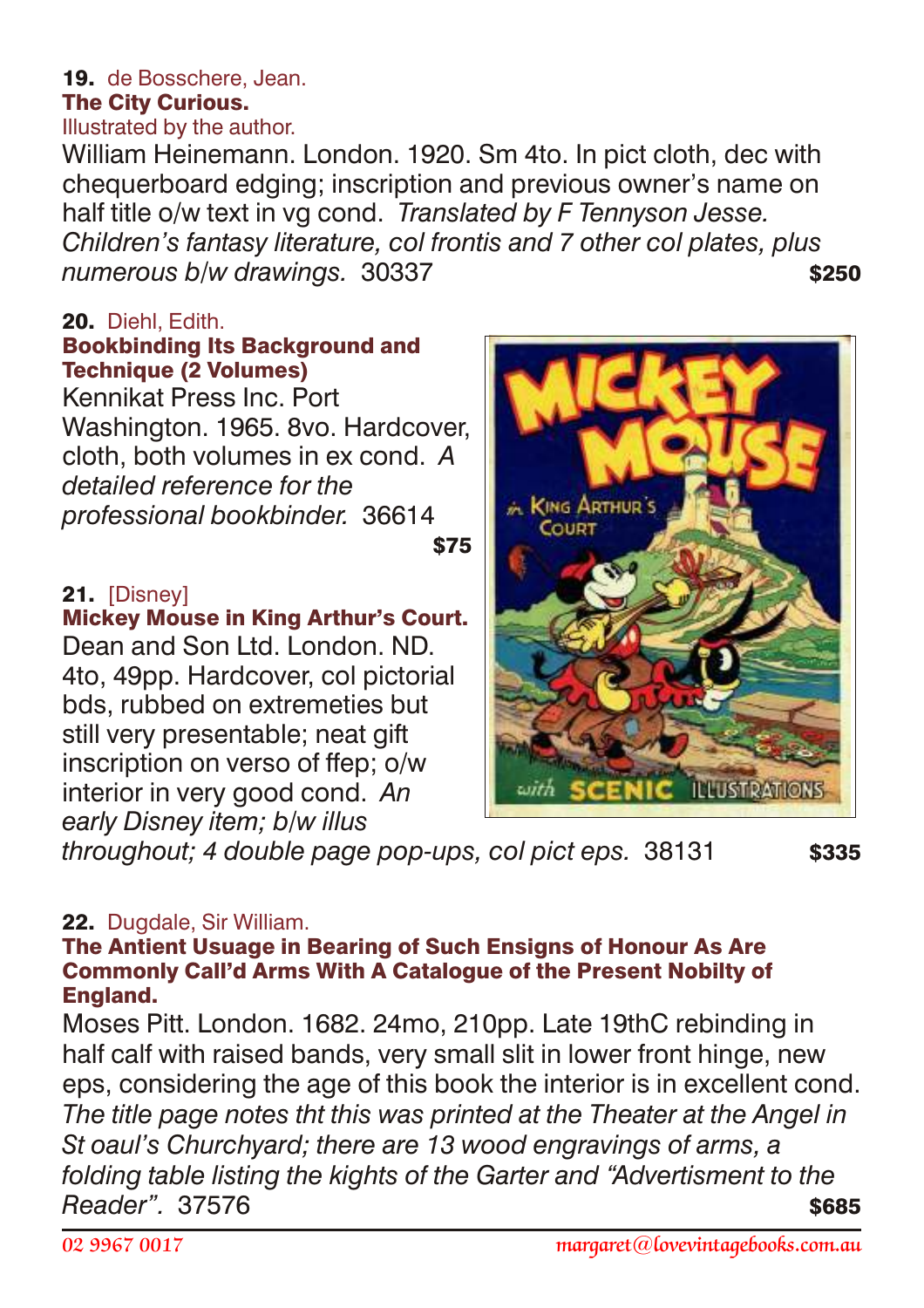#### 23. Edgar, M. G. Edgar, M.G.& Chilman, Eric. A Treasury of Verse for School and Home.

#### Illustrated by Honor C Appleton.

George Harrap. London. 1926 (Ist Edition) 8vo, 502pp. Hardcover, dark green cloth, gilt spine title and dec, pictorial pastedown and gilt title on front cover, signs of wear to lower edge and spine hinge, previous owner's bookplate on front pastedown but overall a very nice copy. *Traditional verse and favourites divided into categories, index of titles and first lines, col frontis and 7 other col plates.* 38543 \$65





## 24. FRG Parley's Universal History on the Basis

of Geography. William Tegg & Co. London. ND (c1880) (Twenty-first Edition) 32mo, CCV, 568pp. Hardcover, dec loth, gilt and black decorated front cover and spine, binding in vg cond. new eps but interior in vg cond. *A world gazetteer and history, maps, engraved double page frontis depicting "The Savage State", "The Barbo* 37881  $$110$ 

## 25. Fahy, Kevin, Simpson, Christina & Simpson, Andrew. Nineteehth Century Australian Furniture.

David Ell Press. Sydney. 1985 (Ist Edition Limited to 2000 copies) Large 4to, 624pp. Hardcover, protected d/w, very slight fading to d/w, text in ex cond. *A definitive reference, illus in col and b/w, list of cabinetmakers on a State basis.* 36298 **\$565**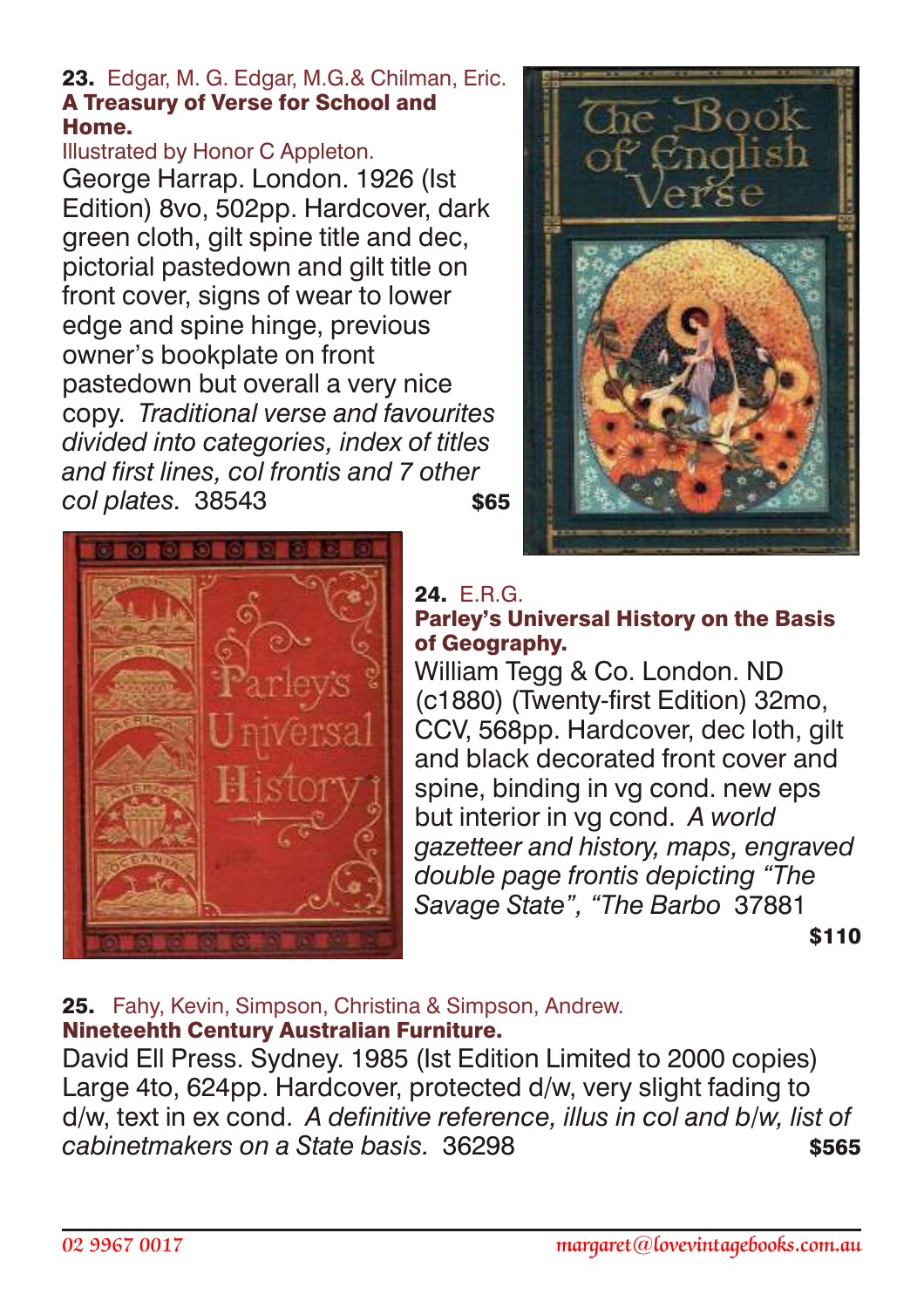#### 26. Fleming, Ian. For Your Eyes Only.

Jonathon Cape. London. 1960 (Ist Edition) 8vo. Hardcover, d/w heavily price-clipped and slightly marked but presentable in archival clear covering, initials on ffep o/w text in vg cond. *A very good copy of a popular James* **Bond title.** 38152 **\$565** 

#### 27. Fleming, Ian. Thunderball.

Jonathan Cape. London. 1961 (Ist Edition) 8vo. In price-clipped very slightly tatty d/w, now protected by clear archival covering; text in vg cond. *James Bond meets a new adversary in Spectre, d/w designed by*  Richard Chopping. 38153 **\$325** 



## 28. Fleming, Ian.

## You Only Live Twice.

Jonathan Cape. London. 1964 (Ist Edition) 8vo. In neat, slightly chipped d/w, now protected; text in ex cond. *A James Bond novel* set in Japan, d/w designed by Richard Chopping. 38155 \$285

## 29. Forester, C.S.

## Hornblower and the "Atropos".

Michael Joseph. London. 1953 (Ist Edition) 8vo. In protected d/w, which is price-clipped and a little grazed; text in vg cond. *The story of the happiest period in Hornblower's life when he was a captain but yet not burdened by too much responsibility.* 38157 \$135

## 30. Forester, C.S.

## Hornblower and the Crisis.

Michael Joseph. London. 1967 (Ist Edition) Hardcover, tatty and price-clipped d/w, now neatly covered by mylar, text in very good cond. *Five short stories rather than a novel.* 37948 \$125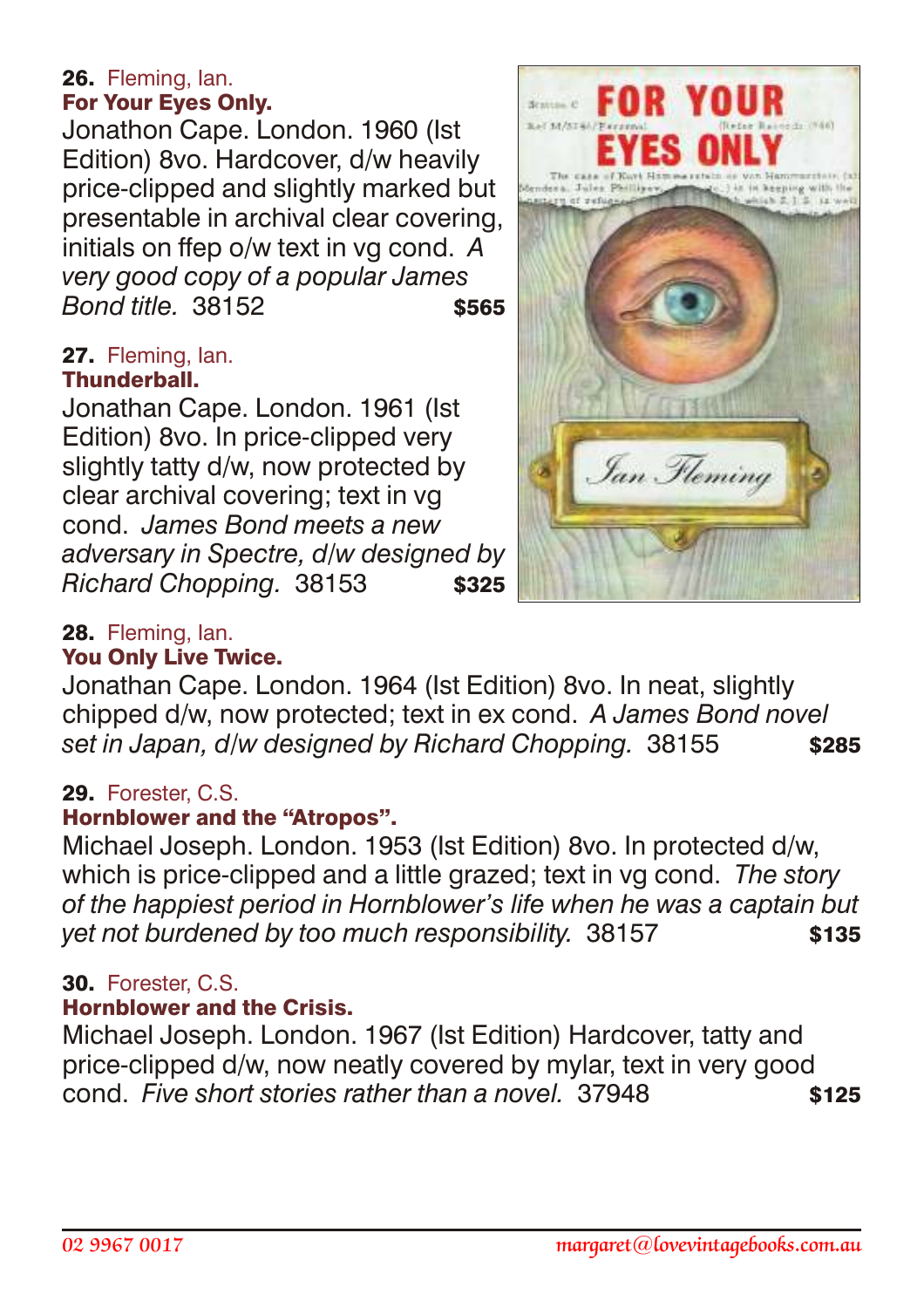

31. Graham, R B Cunninghame. The Conquest of the River Plate.

William Heinemann Ltd. London. 1924 (Ist Edition) 8vo, 301pp. Hardcover, d/w browned and rather brittle and chipped; foredge untrimmed and a little flecked o/w vg cond overall. *Frontis, 2 other b/w plates, foled map in rear; Dorothea Mackellar's copy with her bookplate on front pastedown.* 37250 **\$75** 

32. Greene, Graham. The Third Man and The Fallen Idol. Preface by Graham Greene. Heinemann. London. 1953 (Reprint) Cr8vo. In neat price-clipped d/w, now protected; text in vg/ex cond. *The original version of "The Third Man" set*

*from Greene's original manuscript which became the film treatment on which the film was based and built. "The Fallen Idol" was also written as a story and then as a film treatment set in Vienna rather than London. D/w shows stills from the films.* 30522 \$85

## 33. Henson, Matthew, A. Negro at the North Pole.

Frederick A Stokes. NY. 1912 (First Edition ie February 1912) 8vo, XI + appendices, 200pp. Original blue cloth with portrait onlay (a little of this is missing due to insect damage), minor insect damage to neat gift inscription on ffep and some browning o/w text in vg cond. *Portrait frontis and other Illustrations from photographs; foreword by Robert Peary, introduction by Booker T Washington Note: Henson was a black American who accompanied Peary on his most important expeditions but was never recognized in the same way for his contributions.* 37685 **\$1450** 

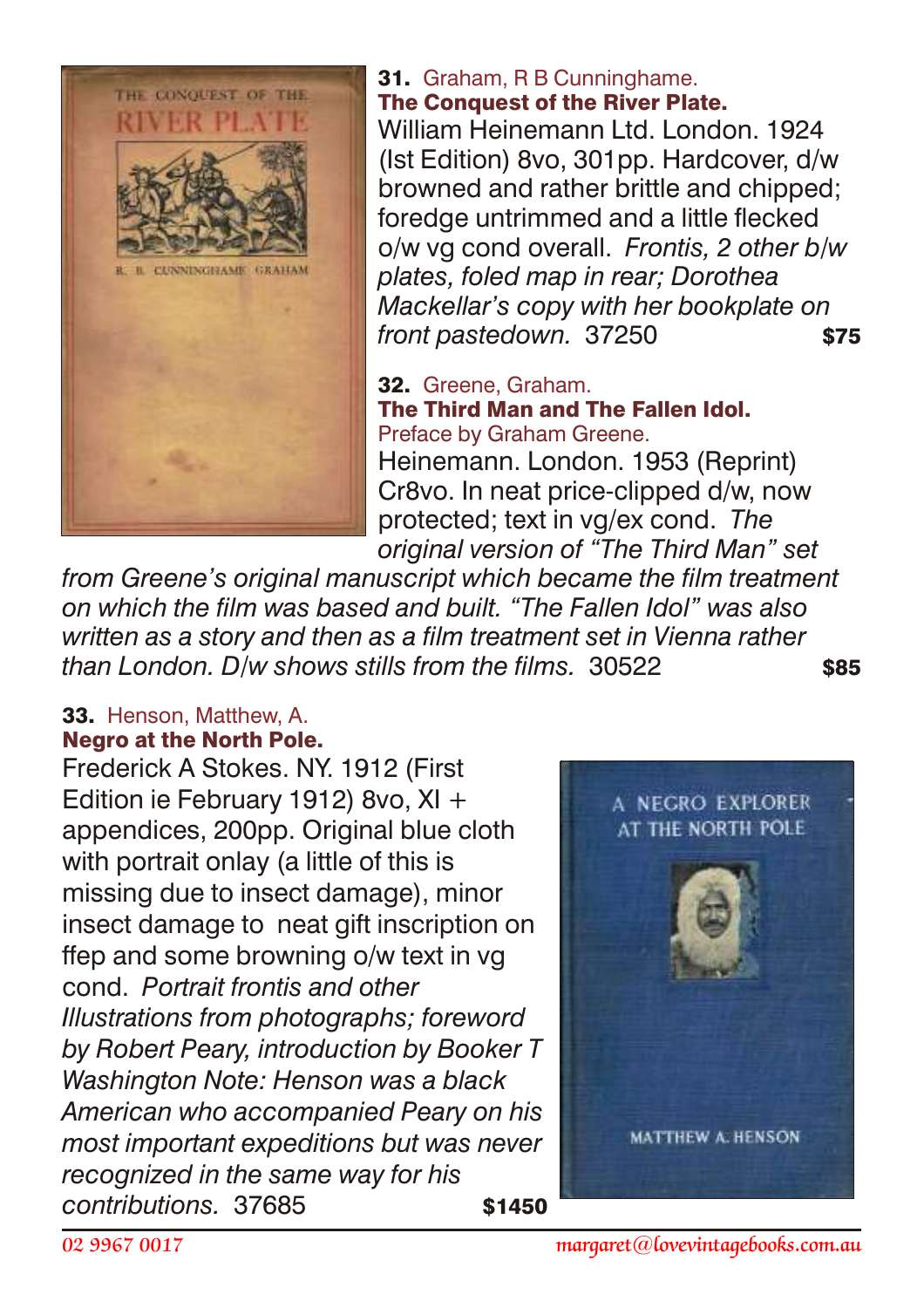## 34. [Heraldry] [Fine Binding]

The New Peerage or Ancient and Present State of Nobility of England, Scotland and Ireland Containing A Genealogist Account of all the Peers Whether by Tenure, Summons or Creation; Their Descents and Collateral Branches; Their Births, Marriages and IssuesTogether With Their Paternal Coats of Arms, Crests, Supporters and Mottoes Engraved.(3 Volumes)

Privately Published. London. 1778 (Second Edition) Small 8vo. Contemporary calf binding, spine labels, gilt spine dec, spine title faded, very slightly marked eps but text in vg cond for age. *Engraved plates of coats of arms (Vol 1 30 plates, Vol 2 16 plates, Vol 3 27 plates) bookplate of Stewart of Glassertoun tipped to front pastedown of each Vol; booksellers label on front pastedown of each vol.* 38355 \$550

## 35. Heward, Constance.

#### Ameliaranne Camps Out.

#### Illus by Susan B. Pearse.

George Harrap. London. 1939 (Ist Edition) 8vo. D/w has piece (3cm x 10cm) missing from top edge, other minor chips, now neatly protected, text in vg cond. 32442 \$85

## 36. Horne, G & Aiston, G.

## Savage Life In Central Australia.

Macmillan. London. 1924 (Ist Edition) 8vo. VIII, 177pp + index. In original green cloth, gilt dec of Aboriginal elder on front; gilt spine title; some browning to eps o/w interior in vg cond *First hand account of the Wongkonguru and Dieri peoples from the east of Lake Eyre as recorded by George Aiston and followed up by G Horne; numerous b/w photographic illus, text ilus and large folding map in the rear.* 37704 **\$645** 

## 37. Josephus, Flavius.

## The Jewish War or the History of the Destruction of Jerusalem.

Privately published; printed by J Christie. Dublin. 1817. 8vo, XI, 712pp. In original boards, full leather binding that is worn on covers and extremeties, gilt spine title and decoration, spine is also worn; ffep missing, previous owner's bookplate removed from front pastedown, frontis folding map has small pieces missing from edge, some browning and foxing in text but o/w interior is in vg cond for its age. *Translated from the original Greek by W Whiston. List of subscribers in rear.* 37235 \$275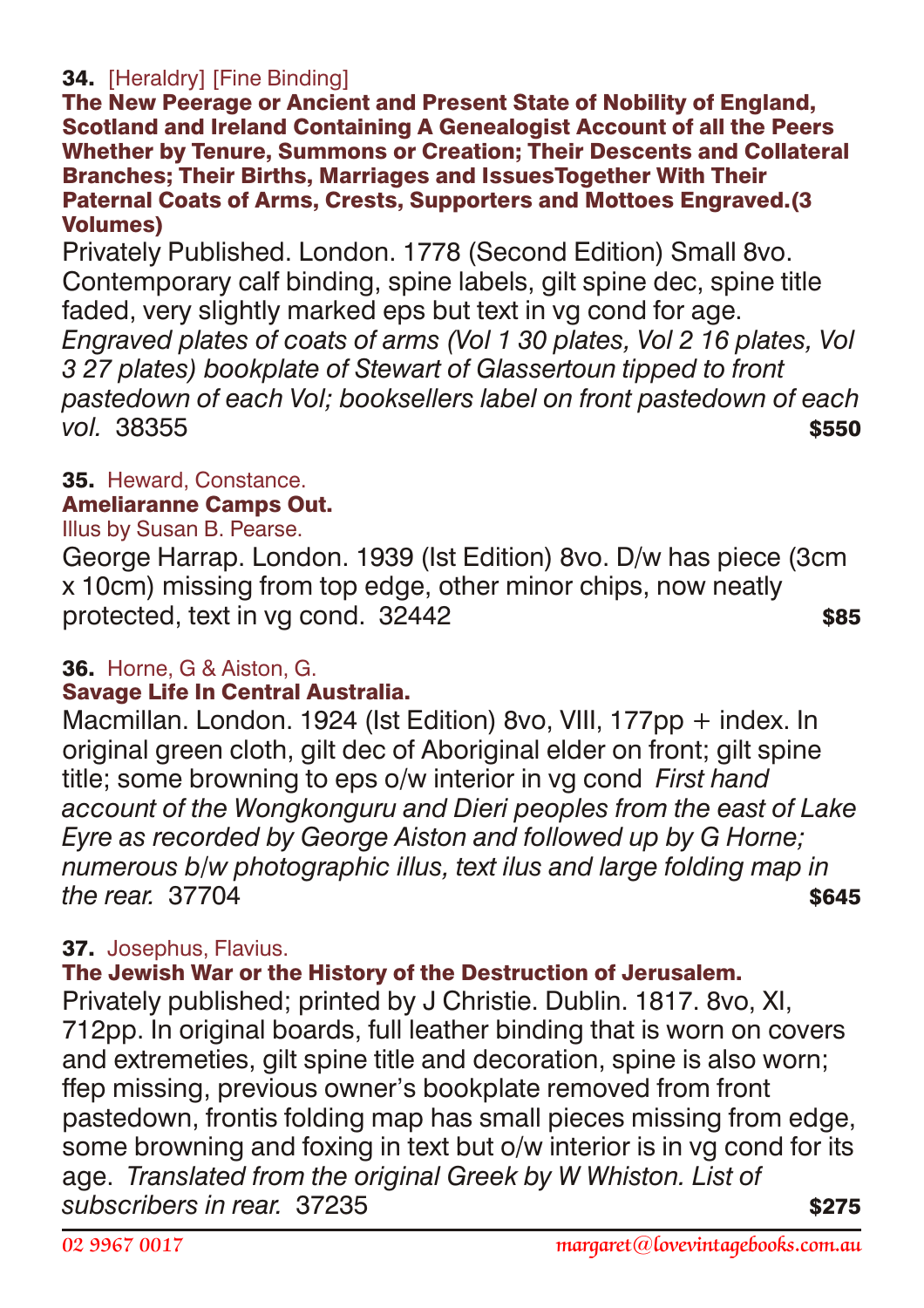## **38.** Lane, F.C.V.

## The Bookplates of Norman Lindsay.

The Wakefield Press. Adelaide. 1944. 8vo, 25pp. Stiffened wraps, clear, loose, protective cover, ex cond. *A collection of 18 tipped in plates with catalogue and commentary. Examples include Keith Wingrove and Margaret Coen. A limited numbered edition of 375 copies. This is number 330.* 33561 \$550

## 39. Layton, Robert.

## Australian Rock Art A New Synthesis.

C.U.P. 1992 (Ist Edition) 4to, VIII, 260pp. In protected d/w, ex cond. *A combined archaelogical and anthropological survey and case studies showing the richness of*



*ancient and more recent art for livng indigenous communities, maps and illus.* 37347 \$85



## 40. Lindsay, Norman. Age of Consent.

Illus by Norman Lindsay.

Ure Smith. Sydney. 1962 (Ist Aust Ed) 8vo. In neat d/w, now protected; text in ex cond. *Novel about a roving artist which caused a storm when it was first pub in 1938.* 36859 \$45

#### 41. Littlewood, Robert C. Norman Lindsay (1879-1969) The Photographs.

The Lytlewode Press. Melbourne. 2000. 4to, unpaginated. Card covers, ex cond. *Photographs of the real life women who went on to become the models for Lindsay's artistic works. Rear page has real photo tipped in. This copy is signed* and numbered 374, 37689 **\$145**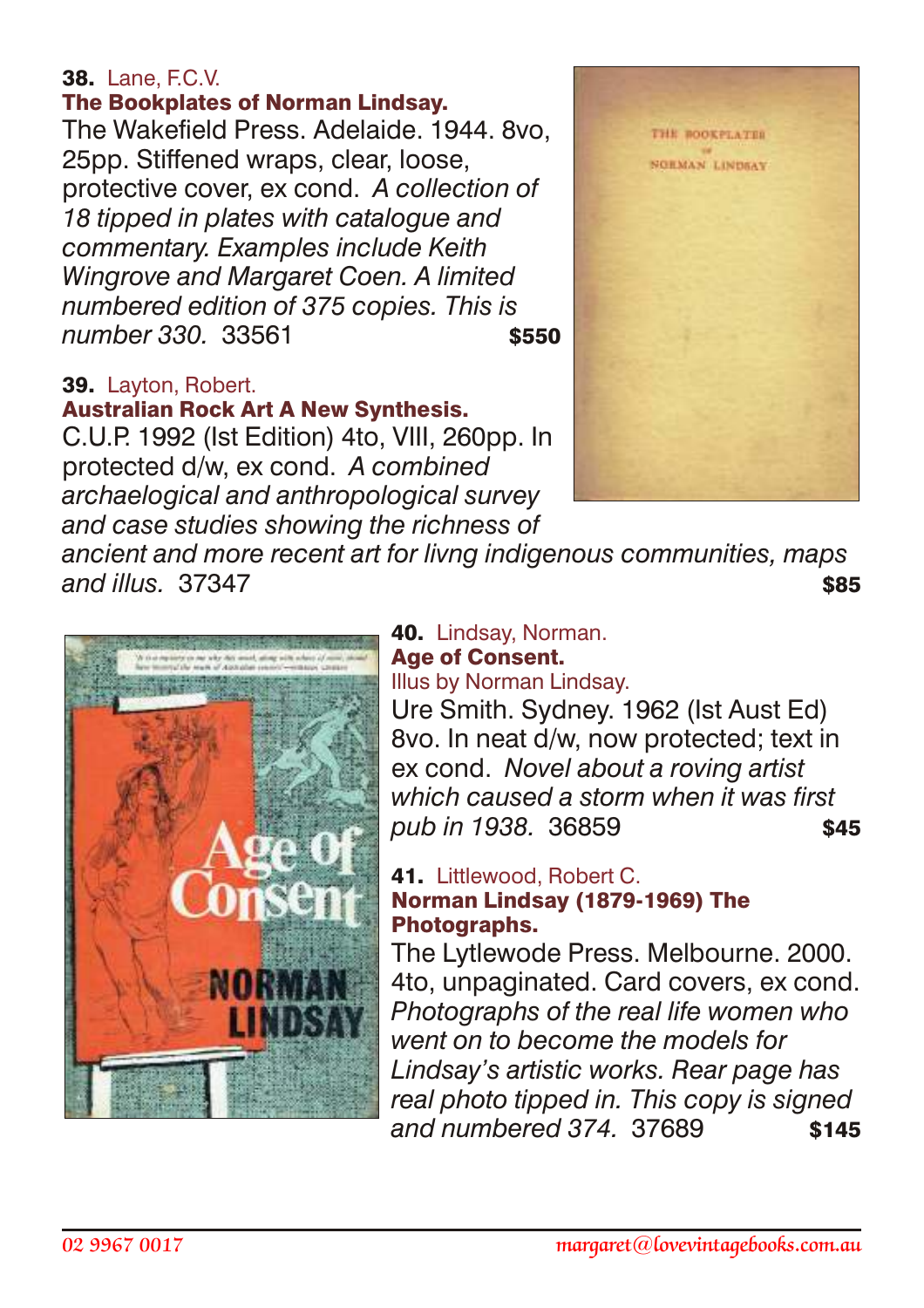

## 42. Lofting, Hugh. Porridge Poetry.

Illustrated by the author.

Jonathan Cape. London. 1925 (Ist Edition) Small oblong 8vo, 101pp. Hardcover, pictorial onlay on front cover, slightly marked and wear to cloth, binding a little loose; neat gift inscription on ffep o/w interior in good cond. *Original poetry by the author of Doctor Doolittle: a rare item for juvenile collectors.* 38130 **\$375** 

#### 43. Lovesey, Peter.

## Invitation to a Dynamite Party.

Macmillan. London. 1974 (Ist Edition) 8vo. In protected non price-clipped d/w, ex cond. *Historical crime novel set in London in* **1884.** 30984 **\$55.** 

## 44. Mollison, James.

## Fred Williams Etchings.

Rudy Komon Gallery. Sydney. 1968 (Ist Edition) 4to, 132pp. In slightly chipped d/w, now protected; previous owner's bookplate on ffep o/w text in ex cond. *Work of the Australian landscape artist, introduction by John Brack.* 37795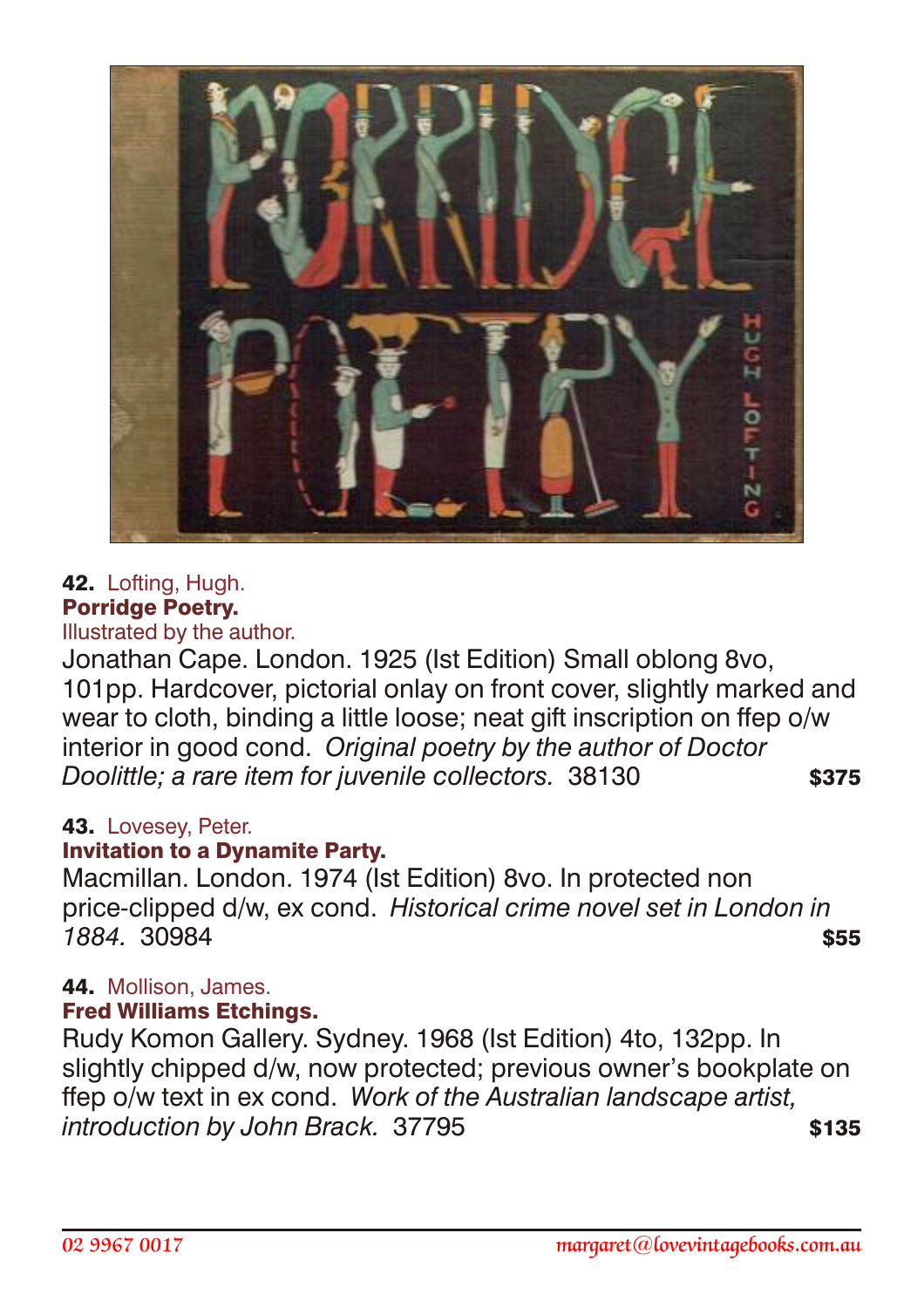## 45. Morris, William.

## The Earthly Paradise A Poem.

Reeves and Turner. London. 1890 (Reprint of the Popular Edition) 8vo, 445pp. Hardcover, white cloth covered baords dec with gilt on front and spine, back cover blind stamped; spine a little sunned; some browning of eps o/w interior in vg cond. *This is an epic poem designed as a homage to Chaucer consisting of 24 different stories* each by a different narrator. 37680

## 46. Murdoch, W.G. Burn.

## From Edinburgh to India and Burmah.

George Routledge & Sons/E P Dutton & Co. London/NY. ND(c1910) 8vo, XXXIX, 401pp + index. Original dark blue cloth, slightly frayed at head of spine, gilt spine title and front title with col illustration, prize plate on front fixed ep, o/w text in ex cond. *Illustrated with 22 full page plates of paintings by the author, tissue guards.*  $37962$   $$275$ 





47. Paul, Dorothy Ellsmore (Editor) The Etched Work of Sydney Long A.R.E. A Complete Catalogue of His Etchings. The Attic Press. 1928 4to, non-paginated. Stiffened card covers, front cover dec in black and red, vg cond. *Essay and introduction by the editor; explanation of the significance of etching by Sydney Long; 29 tipped in plates, catalogue in rear.* 37574 \$375

#### 48. Permutt, Cyril. Collecting Old Cameras.

A & R. London. 1976 (Ist Edition) 4to, 195pp. In protected d/w, vg cond. *For the beginner and advanced collector.* 21192 \$88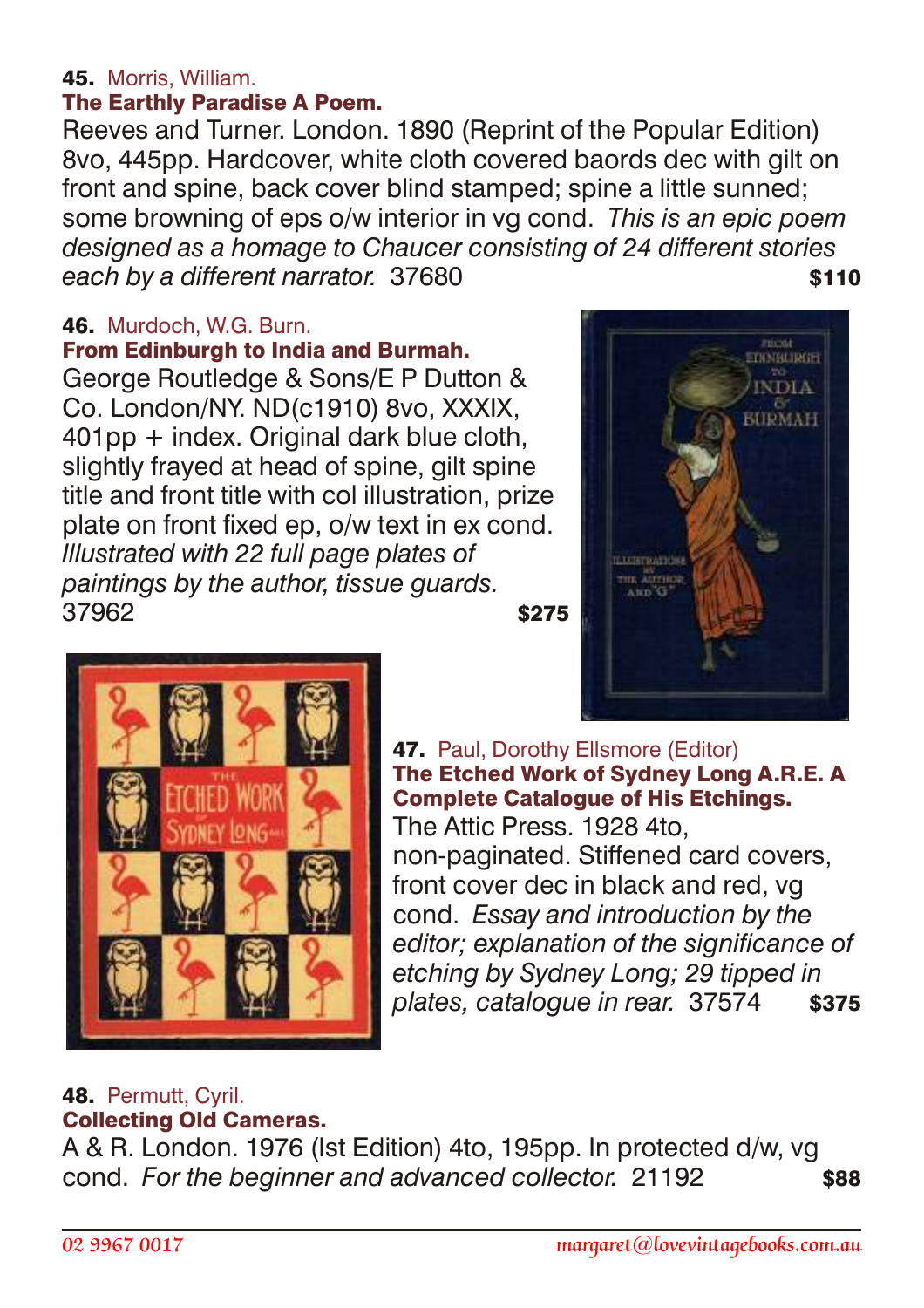## 49. Quin, Tarella.

Gum Tree Brownie and Other Faerie Folk of the Never-Never. Illustrated by Ida S Rentoul (Outhwaite)

George Robertson & Co. Melbourne. N.D. [1907] (Ist Edition) Ob 4to, 184pp. In or green cloth, a little rubbed on extremeties and binding shakey, mottled eps, repair to one page o/w text in vg cond. *This was the author's first book and the illustrator's third and marked the beginning of a folklore that was truly Australian. Full page b/w line drawings and other drawings throughout. Foreword by Ethel Turner. Muir 2 [1:1903]* 30326 **\$1850** 

## 50. Reade, Charles. Peg Woffington.

Illustrated by Hugh Thomson.

George Allen. London. 1899. 8vo. In or cl, spine and front lavishly dec in gilt, vg/ex cond overall. *Introduction by Arthur Dobson, charmingly illus with b/w line drawings.* 30798 **\$65** 



## 51. Rhodes, Dennis E.

Bookbindings and Other Bibliophily. Edizioni Valdonega. Verona. ND (c1993) 8vo, 349pp. Hardcover, protected d/w, slight flecking, text in vg cond overall. *Essays in the honour of Anthony Hobson and foreword by Frederick B Adams.* 36611 \$165

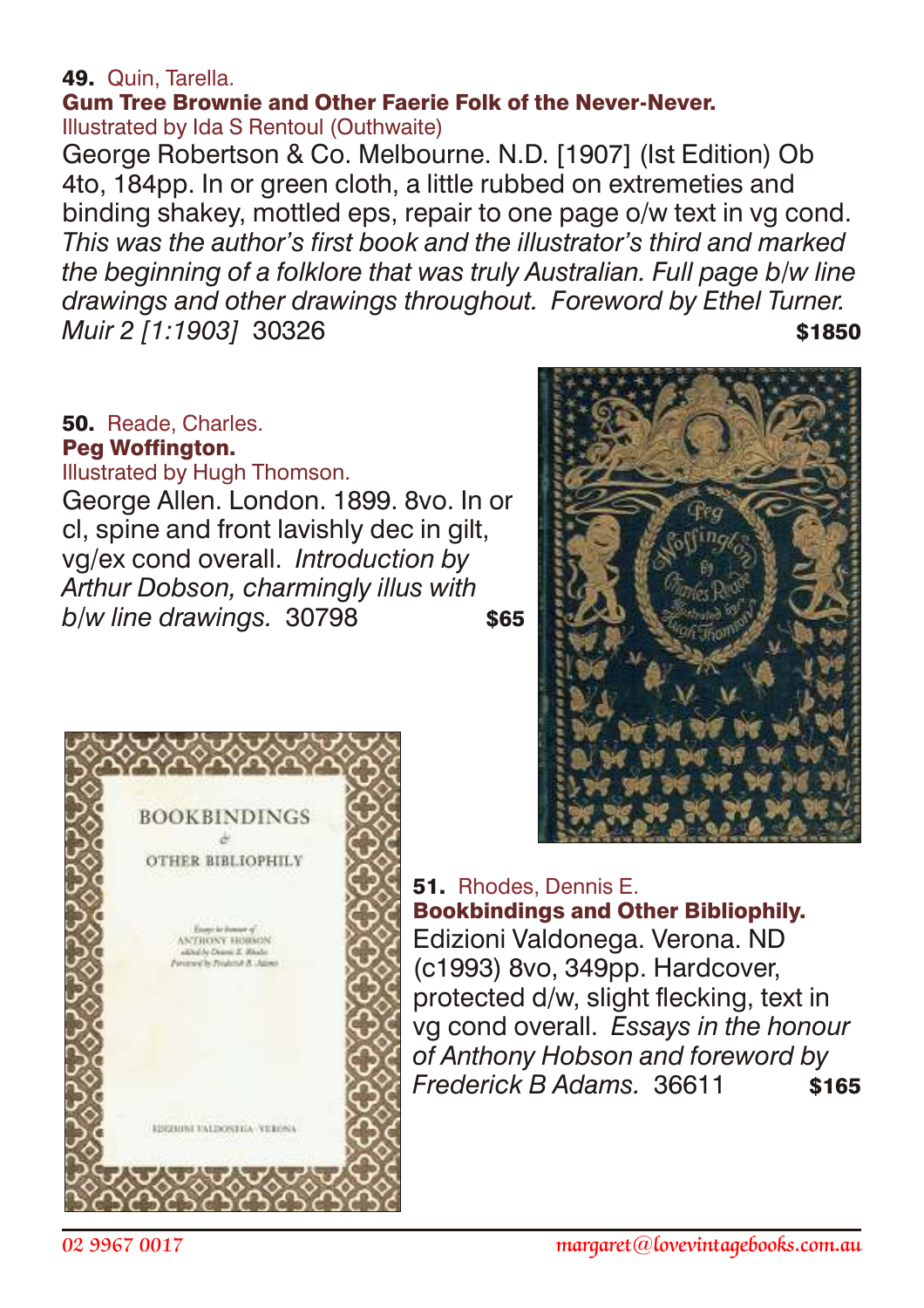#### 52. Shackleton, Sir Ernest. South.

Heinemann. London. 1919 (Reprint in the year of publication) 8vo, XVIII + appendices, 368pp. In or cl, lower corners a little bumped, front cover and spine title in white with outline of vessel on front; text in vg cond. *The story of Shackleton's 1914-1917 expediton, illustrated with black photos throughout, col frontis by Hurley, foldout map tipped to rear ep.* 37684

 $$765$ 

#### 53. Shakespeare, William. Shakespeare's Dramatic Works in Two Volumes.

Illustrated by Frank Howard.

T Nelson and Sons. London. 1888. 8vo. Full calf bindings, spines dec in gilt, raised bands, gilt medallion of Cooerwull Academy stamped on front, marbled eps, prize plate tipped to front pastedown of both vols o/w interiors of both volumes in ex cond. *Notes by W H Davenport Adams as "Explanatory Notes, Parallel Passages, Historical and Critical Illustrations, Contemporary Allusions, A Copious Glossary, Biographical Sketch and Indexes"* plus "A Facsimile of Shakespeare's Will". 37207 \$175



**54.** Stow, Catherine (K. Langloh Parker) (Compiler)

#### Woggheeguy. Australian Aboriginal Legends.

Illustrated by Nora Heysen.

F. W. Preece & Sons. Adelaide. 1930. 4to, 98pp. Hardcover, paper covered boards, cloth spine, spine label, a few marks and slightly rubbed; some flecking throughout, gift inscription on half title but good cond overall. *26 tales, foreword by the author, frontis and 7 other plates, b/w drawings throughout. Muir 2 [1:5721]* 38011 \$85

**SHACKLETON**